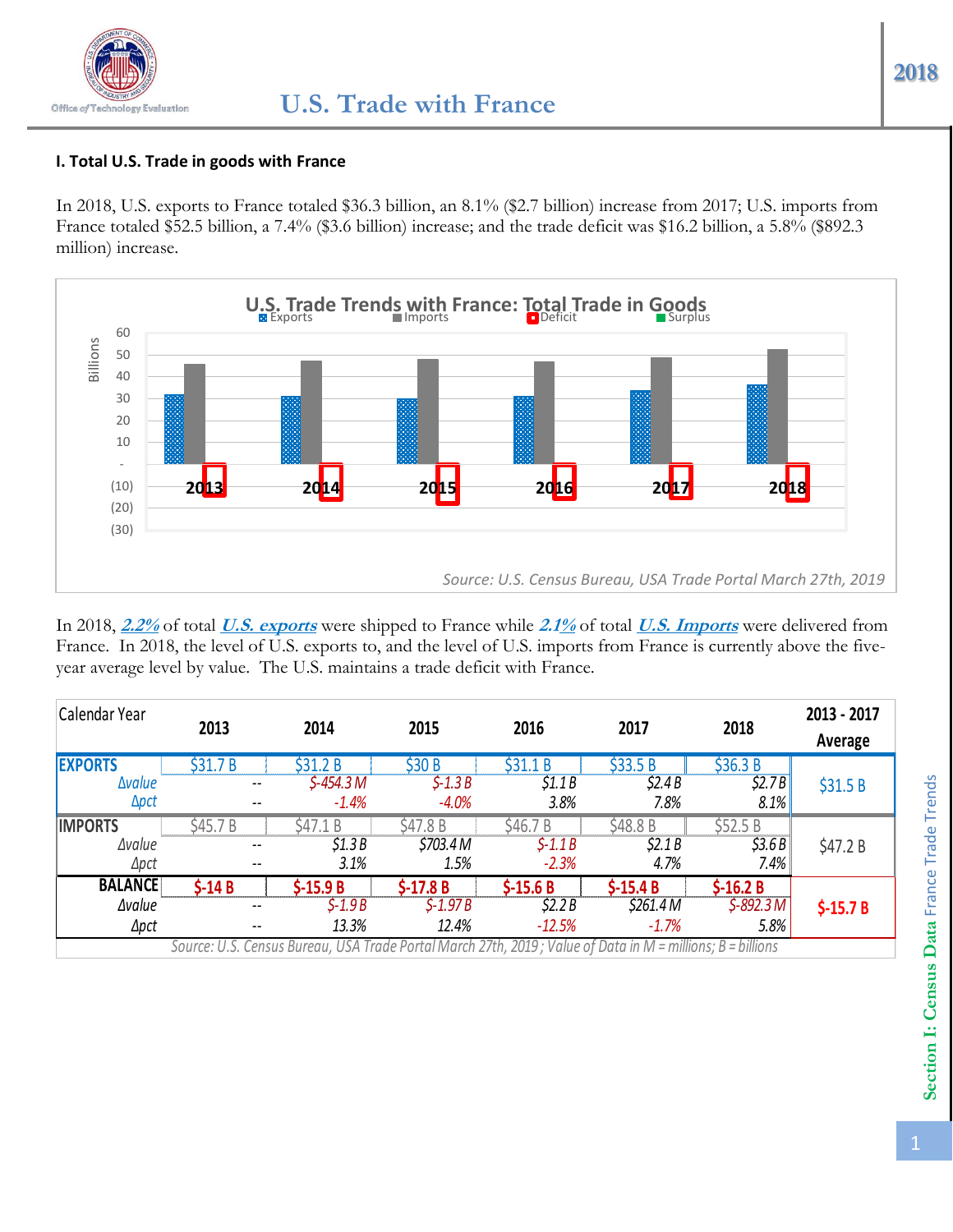

In 2018, of the \$36.3 billion in U.S. exports to France, the top commodity sectors were Transportation Equipment (39.8%), Machinery and Mechanical Appliances (15.5%) and Chemicals, Plastics, Leather (13.6%).

In 2018, of the \$52.5 billion in U.S. imports from France, the top commodity sectors were Machinery and Mechanical Appliances (23.3%), Chemicals, Plastics, Leather (20.0%), and Transportation Equipment (13.6%).

| 2018 U.S. Imports from France by<br><b>Sector</b> | 2018 U.S. Commodity Trade With France                             | 2018 U.S. Exports to France by Sector |  |
|---------------------------------------------------|-------------------------------------------------------------------|---------------------------------------|--|
| \$52,521,799,215                                  | <b>Total Value All Commodities</b>                                | \$36,326,329,368                      |  |
| 11.7%                                             | <b>Agriculture (Chapters 01-24)</b>                               | 2.3%                                  |  |
| 2.3%                                              | Minerals (Chapters 25-27)                                         | 6.9%                                  |  |
| 20.0%                                             | Chemicals, Plastics, Leather (Chapters 28-43)                     | 13.5%                                 |  |
| 1.2%                                              | <b>Wood Products (Chapters 44-49)</b>                             | 0.6%                                  |  |
| 0.9%                                              | <b>Textiles and Footwear (Chapters 50-67)</b>                     | 0.4%                                  |  |
| 3.2%                                              | Stone, Glass, & Semiprecious Metals (Chapters 68-71)              | 2.7%                                  |  |
| 3.3%                                              | Base metals (Chapters 72-83)                                      | 4.3%                                  |  |
| 23.3%                                             | <b>Machinery (Chapters 84-85)</b>                                 | 15.5%                                 |  |
| 13.6%                                             | <b>Transportation (Chapters 86-89)</b>                            | 39.8%                                 |  |
| 4.9%                                              | Optical, Measuring, Medical or Other Instruments (Chapters 90-92) | 5.7%                                  |  |
| $0.0\%$                                           | Arms & Ammunition (Chapter 93)                                    | 0.2%                                  |  |
| 1.2%                                              | Miscellaneous Manufactured Items (Chapters 94-96)                 | 0.6%                                  |  |
| 6.0%                                              | Art & Antiques (Chapter 97)                                       | 4.2%                                  |  |
| 8.6%                                              | Special Items (Chapters 98-99** Imports only 99)                  | 3.3%                                  |  |
|                                                   | Source: U.S. Census Bureau, USA Trade Portal March 27th, 2019     |                                       |  |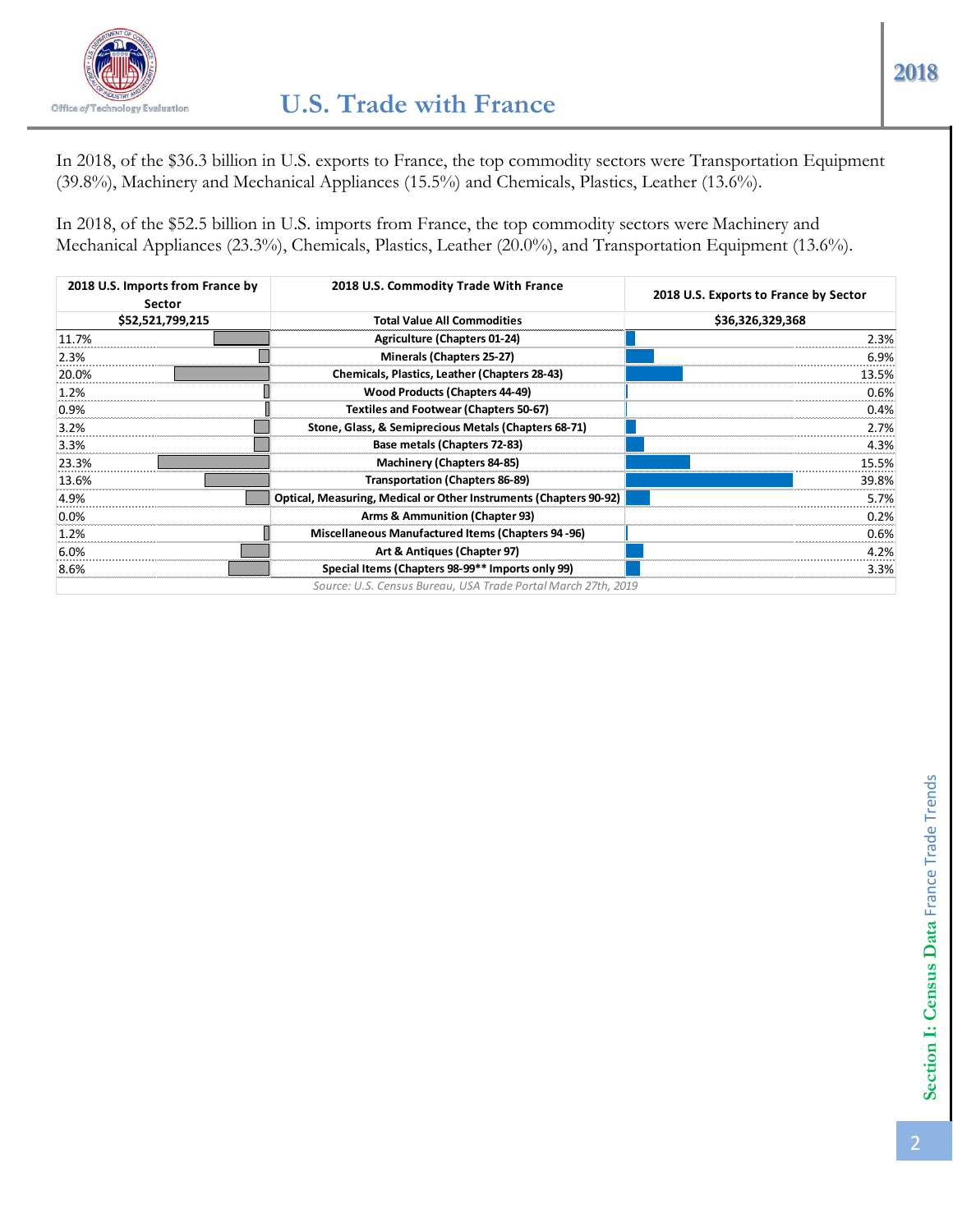

#### **II. U.S. Exports to France subject to U.S. Government Filing Requirements**

In 2018, of the \$36.3 billion in U.S. exports to France:

- o 2.2% were subject to a BIS license requirement.
	- 0.5% were exported under a BIS license; Worldwide, 0.4% were exported under a BIS license.
	- 1.7% were exported under a BIS license exception; Worldwide, 1.2% were exported under a BIS license exception.
- o 43.1% were exported under No License Required with an ECCN; Worldwide, 12.1% were exported under No License Required with an ECCN.
- o 0.02% were exported under NLR for .y 00-series items; Worldwide, 0.02% were exported under NLR for .y 600-series items.

|                               | 2016       | 2017       | 2018       |  |
|-------------------------------|------------|------------|------------|--|
| <b>Department of State</b>    | \$305.5    | \$860.7    | \$453.8    |  |
| <b>Other USG Agencies</b>     | \$67.3     | \$110.4    | \$103.9    |  |
| <b>Department of Commerce</b> | \$30,780.5 | \$32,624.5 | \$35,768.5 |  |
| <b>BIS Licensed</b>           | \$248.8    | \$174.6    | \$175.8    |  |
| <b>BIS License Exceptions</b> | \$647.9    | \$1,173.0  | \$617.2\$  |  |
| NLR reporting an ECCN         | \$11,801.7 | \$13,287.3 | \$15,643.3 |  |
| NLR reporting EAR99           | \$8,460.0  | \$8,849.5  | \$9,480.9  |  |
| NLR not reporting an ECCN     | \$9,615.4  | \$9,134.7  | \$9,843.6  |  |
| 600-Series ".Y" Paragraph NLR | \$6.7      | \$5.3      | \$7.7      |  |

o

*Value in Millions; Source: U.S. Customs & Border Protection, Electronic Export Information Filings March 27th, 2019*

| <b>Reasons for Control</b> | Chemical and Biological Weapons |      |      |      | Nuclear<br>Nonproliferation | <b>National Security</b> |      | Missile<br>Tech | Regional Stability |      | Firearms<br>Convention |      | Crime Control |      | Anti-Terrorism               |      |
|----------------------------|---------------------------------|------|------|------|-----------------------------|--------------------------|------|-----------------|--------------------|------|------------------------|------|---------------|------|------------------------------|------|
| <b>France</b>              | CB:1                            | CB:2 | CB:3 | NP:1 | NP:2                        | NS:1                     | NS:2 | MT:1            | RS:1               | RS:2 | FC:1                   | CC:1 | CC:2          | CC:3 | AT:1                         | AT:2 |
|                            |                                 |      |      |      |                             |                          |      |                 |                    |      |                        |      |               |      |                              |      |
|                            |                                 |      |      |      |                             |                          |      |                 |                    |      |                        |      |               |      | CFR 15 Part 738 Supplement 1 |      |

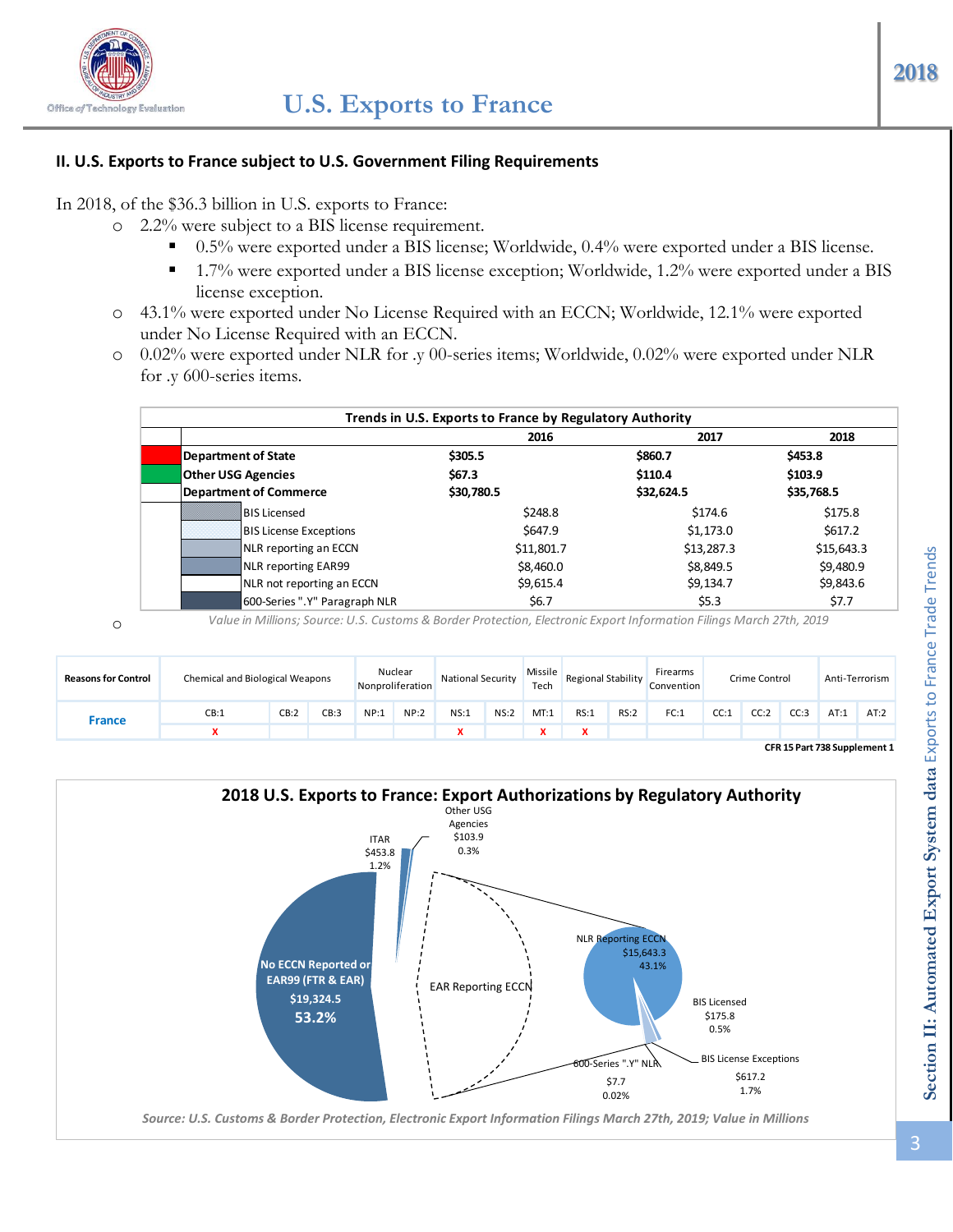

In 2018, U.S. exports to France shipped under a BIS license exception totaled \$617.2 million, a 47% (\$555.9 million) decrease from 2017.

### In 2018, the top license exception Strategic Trade Authorization (STA) totaled \$286.0 million (46.3% of all license exceptions).

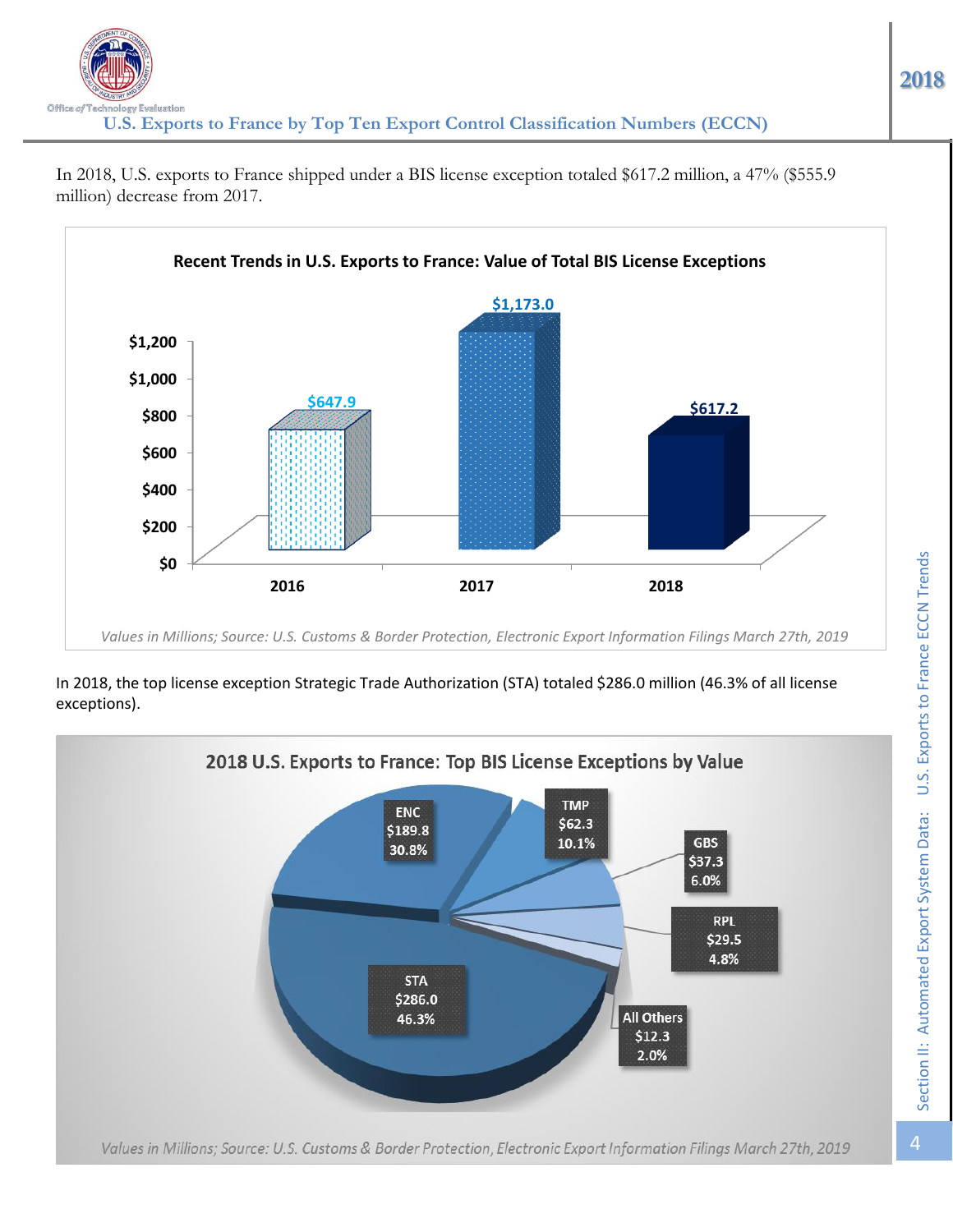



### Note: The BIS License Exception for Strategic Trade Authorization is excluded from this chart

Values in Millions; Source: U.S. Customs & Border Protection, Electronic Export Information Filings March 27th, 2019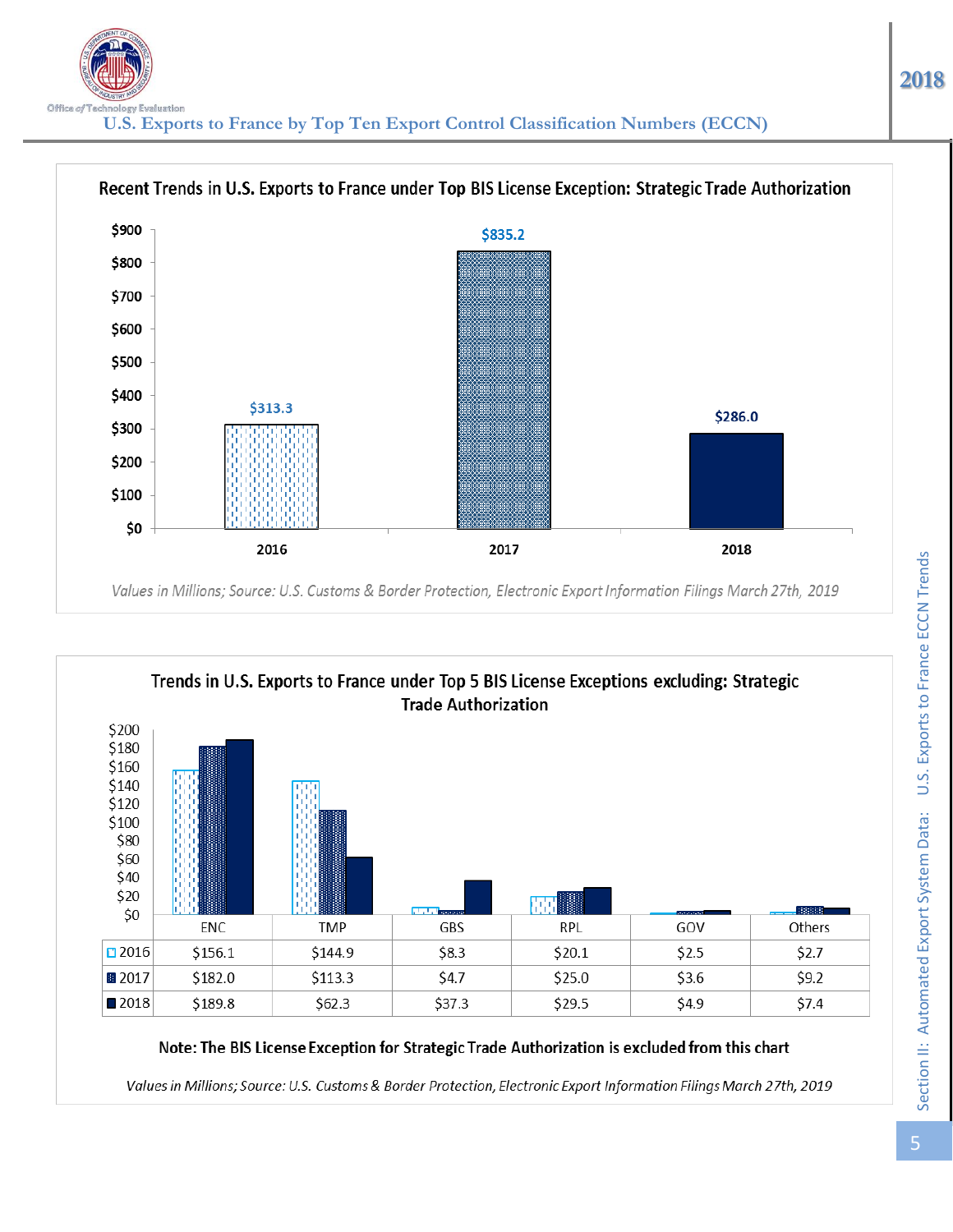

## **U.S. Exports to France by Top Ten Export Control Classification Numbers (ECCN)**

|                      |     |       | Top Ten ECCNs by Value to France                                                                 |
|----------------------|-----|-------|--------------------------------------------------------------------------------------------------|
|                      | #1  | 7A103 | Instrumentation, Navigation Equip./Systems Not                                                   |
|                      | #2  | 9A610 | Military Aircraft and Related Commodities                                                        |
| LICENSED             | #3  | 3A611 | Military Electronics                                                                             |
|                      | #4  | 9A515 | Spacecraft and Related Commodities                                                               |
|                      | #5  | 1C107 | Graphite and Ceramic Materials, Other Than Those Controlled by 1C007                             |
|                      | #6  | 9A619 | Military Gas Turbine Engines and Related Commodities                                             |
|                      | #7  | 3A101 | Electronic Equip./Devices Not Controlled By 3A001                                                |
|                      | #8  | 9A991 | Aircraft N.E.S. and Gas Turbine Engines not Controlled by 9A001 or 9A101                         |
|                      | #9  | 6A003 | Cameras                                                                                          |
|                      | #10 | 7A002 | Gyros and Angular Rate Sensors,                                                                  |
|                      |     |       | Source: U.S. Customs & Border Protection, Electronic Export Information Filings March 27th, 2019 |
|                      |     |       | Top Ten ECCNs by Value to France                                                                 |
|                      | #1  | 9A515 | Spacecraft and Related Commodities                                                               |
| <b>EXCEPTIONS</b>    | #2  | 5A002 | Systems/Equip./Integrated Circuits for Info Sec                                                  |
|                      | #3  | 3A001 | <b>Electronic Components</b>                                                                     |
|                      | #4  | 9A991 | Aircraft N.E.S. and Gas Turbine Engines not Controlled by 9A001 or 9A101                         |
|                      | #5  | EAR99 | Items subject to the EAR that are not elsewhere controlled                                       |
|                      | #6  | 9A610 | Military Aircraft and Related Commodities                                                        |
|                      | #7  | 7A994 | Other Navigation Direction Finding Equip.  Not Controlled under 7A003                            |
|                      | #8  | 3A611 | Military Electronics                                                                             |
|                      | #9  | 9A001 | Aero Gas Turbine Engines                                                                         |
|                      | #10 | 9B001 | Equip., tooling Or Fixtures, "Specially Designed" for Manufacturing Ga                           |
|                      |     |       | Source: U.S. Customs & Border Protection, Electronic Export Information Filings March 27th, 2019 |
|                      |     |       | *Note: No ECCN is Required for License Exception TMP per EAR 758.1(g)(2)                         |
|                      |     |       | Top Ten ECCNs by Value to France                                                                 |
|                      | #1  | 9A991 | Aircraft N.E.S. and Gas Turbine Engines not Controlled by 9A001 or 9A101                         |
|                      | #2  | EAR99 | Items subject to the EAR that are not elsewhere controlled                                       |
|                      | #3  | 7A994 | Other Navigation Direction Finding Equip.  Not Controlled under 7A003                            |
|                      | #4  | 5A991 | Telecommunication Equip. Not Controlled by 5A001                                                 |
|                      | #5  | 3B991 | Other Mfg/Test Equip. Not Controlled By 3B001                                                    |
|                      | #6  | 5A992 | Equipment not controlled by 5A002                                                                |
| <b>NLR with ECCN</b> | #7  | 1C010 | Fibrous/Filamentary Materials as follows (see List of Items Controlled)                          |
|                      | #8  | 3A999 | Specific Processing Equip., N.E.S.                                                               |
|                      | #9  | 6A005 | Optical Equip. (Lasers)                                                                          |
|                      | #10 | 6A998 | Radar Systems, Equip. and Major "Components," N.E.S., and "Specially D                           |

|    |       | Top Ten ECCNs by Value to France                                         |
|----|-------|--------------------------------------------------------------------------|
| #1 | 9A515 | Spacecraft and Related Commodities                                       |
| #2 | 5A002 | Systems/Equip./Integrated Circuits for Info Sec                          |
| #3 | 3A001 | Electronic Components                                                    |
| #4 | 9A991 | Aircraft N.E.S. and Gas Turbine Engines not Controlled by 9A001 or 9A101 |
| #5 | FAR99 | Items subject to the EAR that are not elsewhere controlled               |
| #6 | 9A610 | Military Aircraft and Related Commodities                                |
| #7 | 7A994 | Other Navigation Direction Finding Equip.  Not Controlled under 7A003    |
| #8 | 3A611 | <b>Military Electronics</b>                                              |
| #9 | 9A001 | Aero Gas Turbine Engines                                                 |
|    | 9B001 | Equip., tooling Or Fixtures, "Specially Designed" for Manufacturing Ga   |

|                                                                                                       |       | Top Ten ECCNs by Value to France                                         |  |  |  |  |  |  |
|-------------------------------------------------------------------------------------------------------|-------|--------------------------------------------------------------------------|--|--|--|--|--|--|
| #1                                                                                                    | 9A991 | Aircraft N.E.S. and Gas Turbine Engines not Controlled by 9A001 or 9A101 |  |  |  |  |  |  |
| #2                                                                                                    | EAR99 | Items subject to the EAR that are not elsewhere controlled               |  |  |  |  |  |  |
| #3                                                                                                    | 7A994 | Other Navigation Direction Finding Equip.  Not Controlled under 7A003    |  |  |  |  |  |  |
| #4                                                                                                    | 5A991 | Telecommunication Equip. Not Controlled by 5A001                         |  |  |  |  |  |  |
| #5                                                                                                    | 3B991 | Other Mfg/Test Equip. Not Controlled By 3B001                            |  |  |  |  |  |  |
| #6                                                                                                    | 5A992 | Equipment not controlled by 5A002                                        |  |  |  |  |  |  |
| #7                                                                                                    | 1C010 | Fibrous/Filamentary Materials as follows (see List of Items Controlled)  |  |  |  |  |  |  |
| #8                                                                                                    | 3A999 | Specific Processing Equip., N.E.S.                                       |  |  |  |  |  |  |
| #9                                                                                                    | 6A005 | Optical Equip. (Lasers)                                                  |  |  |  |  |  |  |
| #10                                                                                                   | 6A998 | Radar Systems, Equip. and Major "Components," N.E.S., and "Specially D   |  |  |  |  |  |  |
| Source: U.S. Customs & Border Protection, Electronic Export Information Filings March 27th, 2019      |       |                                                                          |  |  |  |  |  |  |
| NOTE: ECCN Descriptions have been truncated; please review Commerce Control List for Full Description |       |                                                                          |  |  |  |  |  |  |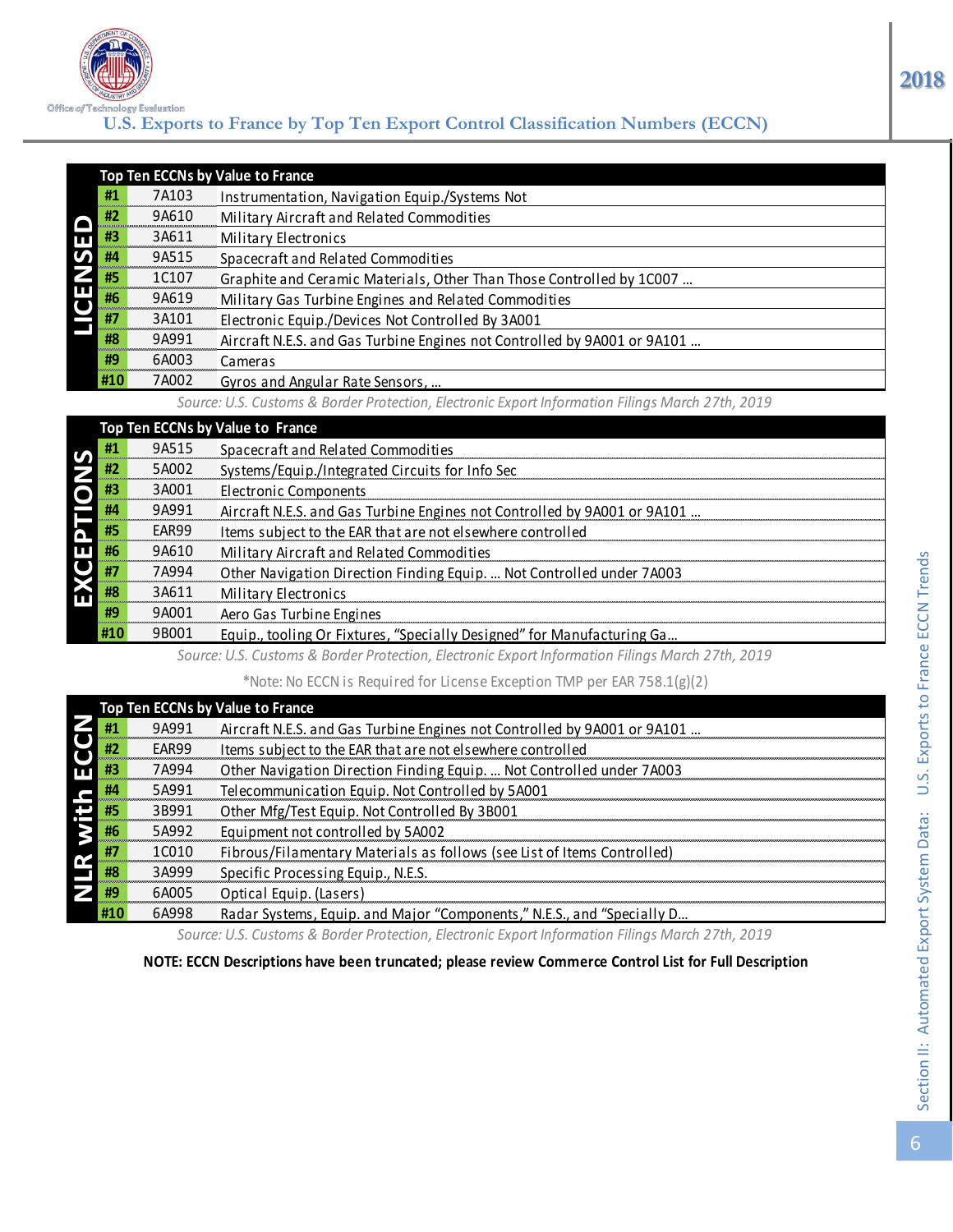

# **U.S. Exports to France by Top Ten Export Control Classification Numbers (ECCN)**

|                                                                                                  |       | Top Ten ECCNs by Count to France                                     |  |  |  |  |  |
|--------------------------------------------------------------------------------------------------|-------|----------------------------------------------------------------------|--|--|--|--|--|
| #1                                                                                               | 9A610 | Military Aircraft and Related Commodities                            |  |  |  |  |  |
| #2                                                                                               | 7A103 | Instrumentation, Navigation Equip./Systems Not                       |  |  |  |  |  |
| #3                                                                                               | 9A619 | Military Gas Turbine Engines and Related Commodities                 |  |  |  |  |  |
| #4                                                                                               | 3A611 | Military Electronics                                                 |  |  |  |  |  |
| #5                                                                                               | 1C107 | Graphite and Ceramic Materials, Other Than Those Controlled by 1C007 |  |  |  |  |  |
| #6                                                                                               | 7A002 | Gyros and Angular Rate Sensors,                                      |  |  |  |  |  |
| #7                                                                                               | 7A001 | Accelerometers for use In Navigation Or Guidance S                   |  |  |  |  |  |
| #8                                                                                               | 1C351 | Human and Animal Pathogens and toxins                                |  |  |  |  |  |
| #9                                                                                               | 9A515 | Spacecraft and Related Commodities                                   |  |  |  |  |  |
| <b>#10</b>                                                                                       | EAR99 | Items subject to the EAR that are not elsewhere controlled           |  |  |  |  |  |
| Source: U.S. Customs & Border Protection, Electronic Export Information Filings March 27th, 2019 |       |                                                                      |  |  |  |  |  |
| Top Ten ECCNs by Count to France                                                                 |       |                                                                      |  |  |  |  |  |

| #1  | 5A002 | Systems/Equip./Integrated Circuits for Info Sec                          |
|-----|-------|--------------------------------------------------------------------------|
| #2  | 9A610 | Military Aircraft and Related Commodities                                |
| #3  | EAR99 | Items subject to the EAR that are not elsewhere controlled               |
| #4  | 9A991 | Aircraft N.E.S. and Gas Turbine Engines not Controlled by 9A001 or 9A101 |
| #5  | 5D002 | "Sortware" as follows (see List of Items Controlled)                     |
| #6  | 3A001 | <b>Electronic Components</b>                                             |
| #7  | 9A515 | Spacecraft and Related Commodities                                       |
| #8  | 7A994 | Other Navigation Direction Finding Equip.  Not Controlled under 7A003    |
| #9  | 3A611 | Military Electronics                                                     |
| #10 | Blank | No ECCN Reported for TMP*                                                |
|     |       |                                                                          |

|                      | HZ  | /A103 | <u>Instrumentation, Navigation Equip./Systems Not</u>                                                 |
|----------------------|-----|-------|-------------------------------------------------------------------------------------------------------|
| <b>LICENSED</b>      | #3  | 9A619 | Military Gas Turbine Engines and Related Commodities                                                  |
|                      | #4  | 3A611 | Military Electronics                                                                                  |
|                      | #5  | 1C107 | Graphite and Ceramic Materials, Other Than Those Controlled by 1C007                                  |
|                      | #6  | 7A002 | Gyros and Angular Rate Sensors,                                                                       |
|                      | #7  | 7A001 | Accelerometers for use In Navigation Or Guidance S                                                    |
|                      | #8  | 1C351 | Human and Animal Pathogens and toxins                                                                 |
|                      | #9  | 9A515 | Spacecraft and Related Commodities                                                                    |
|                      | #10 | EAR99 | Items subject to the EAR that are not elsewhere controlled                                            |
|                      |     |       | Source: U.S. Customs & Border Protection, Electronic Export Information Filings March 27th, 2019      |
|                      |     |       | Top Ten ECCNs by Count to France                                                                      |
|                      | #1  | 5A002 | Systems/Equip./Integrated Circuits for Info Sec                                                       |
| EXCEPTIONS           | #2  | 9A610 | Military Aircraft and Related Commodities                                                             |
|                      | #3  | EAR99 | Items subject to the EAR that are not elsewhere controlled                                            |
|                      | #4  | 9A991 | Aircraft N.E.S. and Gas Turbine Engines not Controlled by 9A001 or 9A101                              |
|                      | #5  | 5D002 | "Sortware" as follows (see List of Items Controlled)                                                  |
|                      | #6  | 3A001 | <b>Electronic Components</b>                                                                          |
|                      | #7  | 9A515 | Spacecraft and Related Commodities                                                                    |
|                      | #8  | 7A994 | Other Navigation Direction Finding Equip.  Not Controlled under 7A003                                 |
|                      | #9  | 3A611 | Military Electronics                                                                                  |
|                      | #10 | Blank | No ECCN Reported for TMP*                                                                             |
|                      |     |       | Source: U.S. Customs & Border Protection, Electronic Export Information Filings March 27th, 2019      |
|                      |     |       | *Note: No ECCN is Required for License Exception TMP per EAR 758.1(g)(2)                              |
|                      |     |       | Top Ten ECCNs by Count to France                                                                      |
|                      | #1  | EAR99 | Items subject to the EAR that are not elsewhere controlled                                            |
|                      | #2  | 9A991 | Aircraft N.E.S. and Gas Turbine Engines not Controlled by 9A001 or 9A101                              |
|                      | #3  | 7A994 | Other Navigation Direction Finding Equip.  Not Controlled under 7A003                                 |
|                      | #4  | 5A992 | Equipment not controlled by 5A002                                                                     |
|                      | #5  | 5A991 | Telecommunication Equip. Not Controlled by 5A001                                                      |
|                      | #6  | 3B991 | Other Mfg/Test Equip. Not Controlled By 3B                                                            |
|                      | #7  | 4A994 | Computers Not Controlled By 4A001 or 4A003                                                            |
| <b>NLR with ECCN</b> | #8  | 3A991 | <b>Electronic Devices and Components</b>                                                              |
|                      | #9  | 1A995 | Protective and Detection Equip.                                                                       |
|                      | #10 | 6A998 | Radar Systems, Equip. and Major "Components," N.E.S., and "Specially D                                |
|                      |     |       | Source: U.S. Customs & Border Protection, Electronic Export Information Filings March 27th, 2019      |
|                      |     |       | NOTE: ECCN Descriptions have been truncated; please review Commerce Control List for Full Description |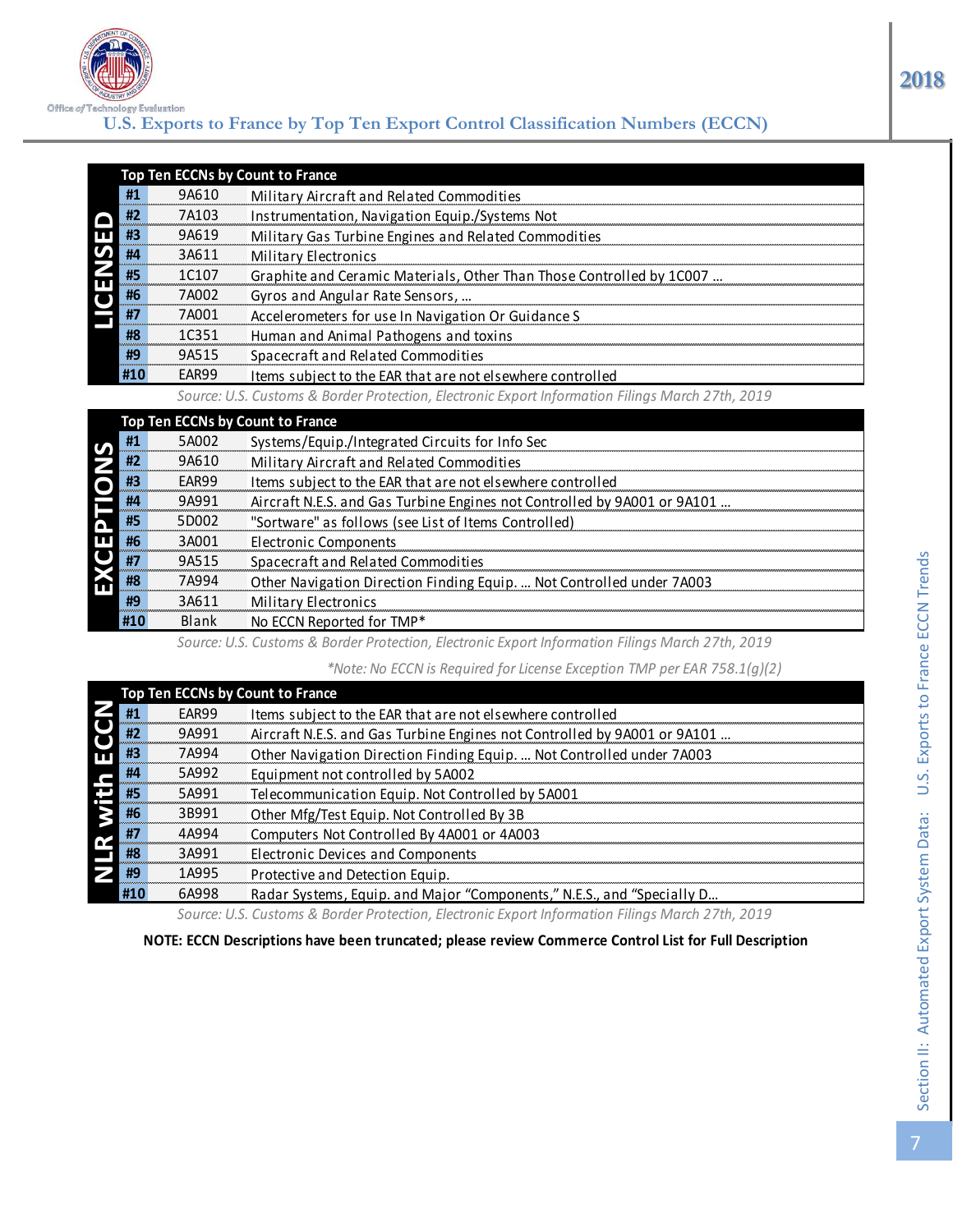

# **III. BIS Licensing to France**

In 2018, BIS reviewed 836 export/re-export applications (not including deemed export applications) valued at \$1.6 billion for France, out of a total of 33,844 applications worldwide valued at \$81.3 billion.

– Approved applications for France totaled 716 (85.6% of the total applications) for \$1.2 billion, compared to the 29,032 (85.8%) approved applications for all destinations that totaled \$64.3 billion.



In 2018, BIS reviewed 12 deemed export applications from France, out of a total of 1,007 applications worldwide.

-Approved applications for France totaled 12 (100% of the total applications), compared to the 846 (91.5%) approved applications for all destinations.

| <b>Deemed Export Licenses for France</b>                                           |          |            |        |  |  |  |  |  |
|------------------------------------------------------------------------------------|----------|------------|--------|--|--|--|--|--|
|                                                                                    | Approved | <b>RWA</b> | Denied |  |  |  |  |  |
| 2014                                                                               |          |            |        |  |  |  |  |  |
| 2015                                                                               | 12       |            |        |  |  |  |  |  |
| 2016                                                                               | 16       |            |        |  |  |  |  |  |
| 2017                                                                               |          |            |        |  |  |  |  |  |
| 2018                                                                               | 12       |            |        |  |  |  |  |  |
| Source: Commerce U.S. Exports Exporter Support System, retrieved on April 19, 2019 |          |            |        |  |  |  |  |  |

**2018**